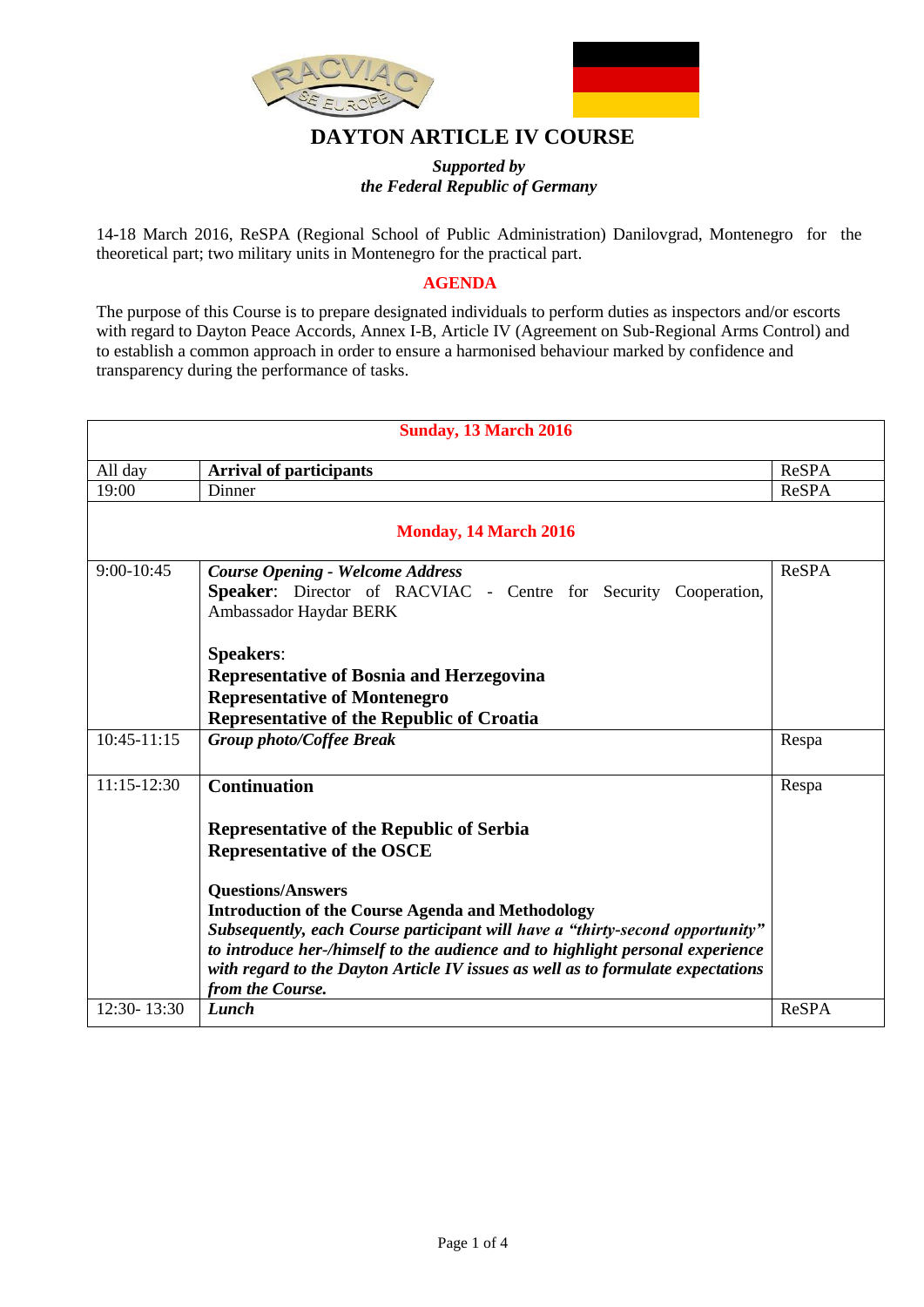| 13:30-14.15     | History and development of the General Framework Agreement on Peace in<br><b>Bosnia and Herzegovina (GFAP)</b><br>- Development | <b>ReSPA</b> |
|-----------------|---------------------------------------------------------------------------------------------------------------------------------|--------------|
|                 | - Subsequent Agreement                                                                                                          |              |
|                 | - Definitions and Protocols                                                                                                     |              |
|                 | - Role of the Sub-Regional Consultative Commission                                                                              |              |
|                 | Speaker: TBD                                                                                                                    |              |
| 14.15-14.45     | Coffee break                                                                                                                    | <b>ReSPA</b> |
| 14.45-15:30     | <b>Annual Exchange of Information, Notifications</b>                                                                            | <b>ReSPA</b> |
|                 | Information on the command organization and personnel of the armed                                                              |              |
|                 | forces, objects of inspection, declared sites, location of armaments,                                                           |              |
|                 | changes in organizational structures                                                                                            |              |
|                 | Formats of notifications                                                                                                        |              |
|                 | <b>Speaker: TBD</b>                                                                                                             |              |
| 15:30-16:00     | <b>Questions and Answers</b>                                                                                                    |              |
| 19:00           | Welcome dinner                                                                                                                  | Restaurant   |
|                 |                                                                                                                                 | <b>TBD</b>   |
|                 | <b>Tuesday, 15 March 2016</b>                                                                                                   |              |
|                 |                                                                                                                                 |              |
| $9:00-9:15$     | <b>Protocol on Reduction</b>                                                                                                    | <b>ReSPA</b> |
|                 | Overview of an inspection of reduction                                                                                          |              |
|                 | Standards of presentation at reduction sites                                                                                    |              |
|                 | Procedures and criteria for reduction of different kinds of armaments                                                           |              |
|                 | <b>Speaker: RS</b>                                                                                                              |              |
| 9:15-9:45       | <b>Protocol on Existing Types (POET)</b>                                                                                        | <b>ReSPA</b> |
|                 | Introduction of categories, sub-categories, ceilings and holding                                                                |              |
|                 | Armaments limited by the Agreement (ALA) and lookalikes (ALA)                                                                   |              |
|                 | (Identification, recognition, update of new versions/types).                                                                    |              |
|                 |                                                                                                                                 |              |
| 9:45-10:15      | <b>Speaker: ME</b><br>Coffee break                                                                                              |              |
| $10:15 - 11:15$ | Protocol on Inspection: Sections I, II and III                                                                                  | <b>ReSPA</b> |
|                 | <b>Experience of an Inspector/Escort</b>                                                                                        |              |
|                 | Basic definitions, general obligations                                                                                          |              |
|                 | Pre-inspection requirements                                                                                                     |              |
|                 | Practical examples based on the experience of a lecturer                                                                        |              |
|                 |                                                                                                                                 |              |
|                 | <b>Speaker: BA</b>                                                                                                              |              |
| $11:15-12:15$   | <b>Protocol on Inspection: Sections IV and V</b>                                                                                | <b>ReSPA</b> |
|                 | Notification of intent to inspect                                                                                               |              |
|                 | Preparation of an inspection                                                                                                    |              |
|                 | Timeline planning                                                                                                               |              |
|                 | Procedures at the point of entry/exit                                                                                           |              |
|                 |                                                                                                                                 |              |
| 12:15-13:30     | <b>Speaker: BA</b><br>Lunch                                                                                                     |              |
|                 |                                                                                                                                 |              |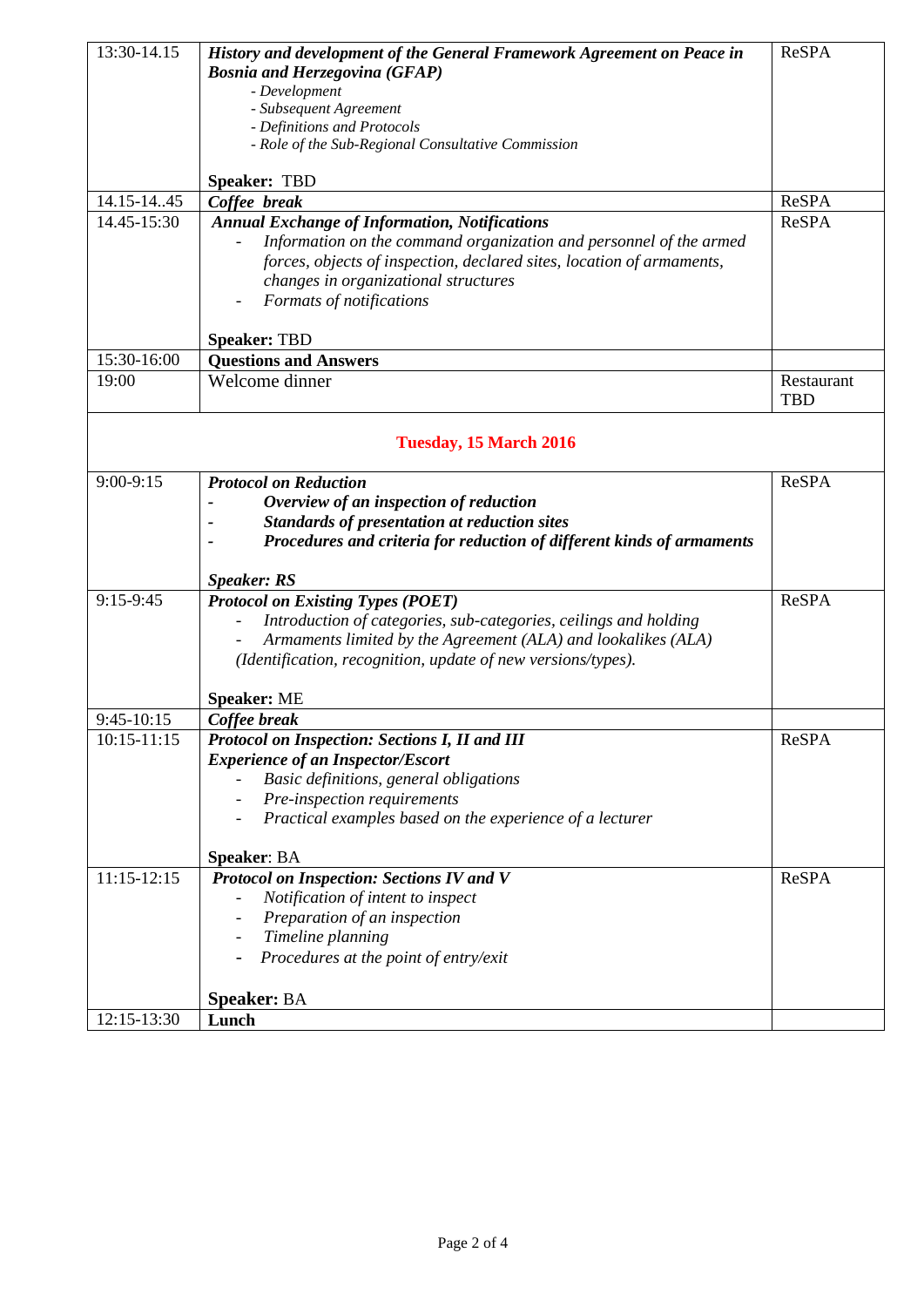| 13:30-14:15 | Protocol on Inspection: Sections VI and VII                                     | <b>ReSPA</b> |
|-------------|---------------------------------------------------------------------------------|--------------|
|             | (Conduct of an inspection)                                                      |              |
|             | Rights and obligations of inspectors and escorts                                |              |
|             | Work of the advance party                                                       |              |
|             | Local escorts                                                                   |              |
|             | <b>Briefing</b>                                                                 |              |
|             | Site diagram                                                                    |              |
|             | Behaviour of inspectors/escorts/local escorts                                   |              |
|             | Photography rules                                                               |              |
|             |                                                                                 |              |
|             | <b>Speaker: HR</b>                                                              |              |
| 14:15-15:15 | <b>Protocol on inspection: Section X</b>                                        | <b>ReSPA</b> |
|             | <b>Inspection Report</b>                                                        |              |
|             |                                                                                 |              |
|             | <b>Speaker: RS</b>                                                              |              |
| 15:15-15:45 | <b>Coffee break</b>                                                             |              |
| 15:45-16:15 | Integration of OSCE guest observers, SOP                                        | <b>ReSPA</b> |
|             |                                                                                 |              |
|             | <b>Speaker: ME</b>                                                              |              |
| 16:15-18:00 | Preparation of the training inspection, POE procedures:                         | <b>ReSPA</b> |
|             | Teams assembly                                                                  |              |
|             |                                                                                 |              |
|             | Planning                                                                        |              |
|             | Notification                                                                    |              |
|             | <b>Syndicate work</b>                                                           |              |
| 19:00-21:00 | Dinner                                                                          | Restaurant   |
|             |                                                                                 | <b>TBD</b>   |
|             |                                                                                 |              |
|             |                                                                                 |              |
|             | <b>Wednesday, 16 March 2016</b>                                                 |              |
| 09:00-09:30 | Departure to the declared site                                                  |              |
| 09:30-12:30 | Demonstration inspection performed by the lecturers                             | Military     |
| 12:30-14:00 | Lunch                                                                           | barracks     |
| 14:00-14:30 | Departure from the declared site                                                |              |
| 15:00-17:30 | Preparation of the training inspection of participants, POE procedures:         | ReSPA        |
|             | Teams assembly                                                                  |              |
|             | Planning                                                                        |              |
|             | Notification                                                                    |              |
|             |                                                                                 |              |
|             | <b>Syndicate work</b>                                                           |              |
| 18:30-20:30 | Dinner                                                                          | Restaurant   |
|             |                                                                                 | <b>TBD</b>   |
|             |                                                                                 |              |
|             | <b>Thursday, 17 March 2016</b>                                                  |              |
| 8:00-09:00  | Departure to the declared site                                                  |              |
| 09:00       | Arrival to the declared site                                                    |              |
| 09:00-15:00 | Training inspection, including Inspection Report and Debriefing (participants), | Military     |
|             | Lunch                                                                           | barracks     |
| 15:00       | Departure from the declared site                                                |              |